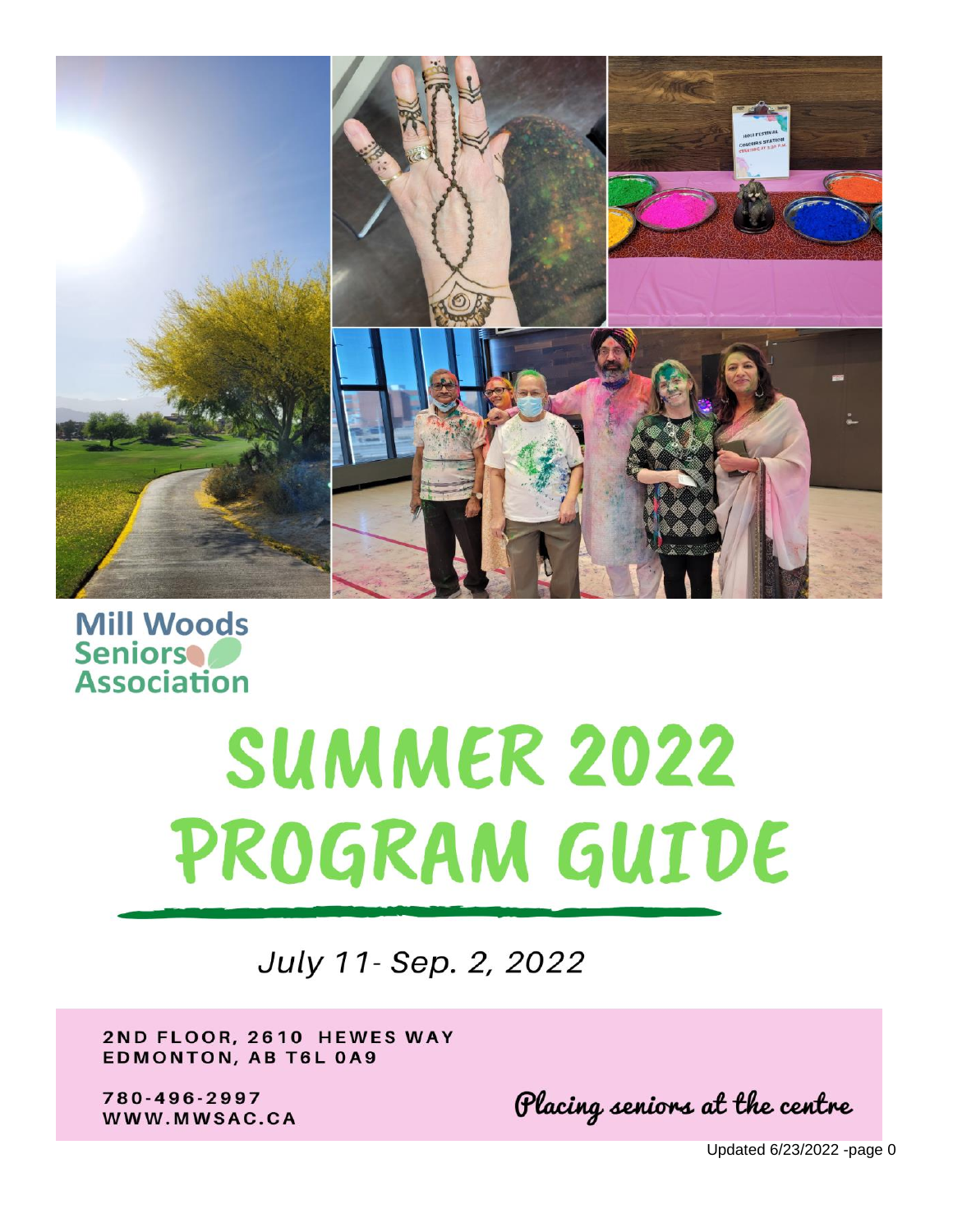| <b>Mill Woods</b><br><b>Seniors</b><br><b>Association</b>            | <b>Mill Woods Seniors Association</b><br>2 <sup>nd</sup> Floor, 2610 Hewes Way NW<br>Edmonton, Alberta, T6L 0A9<br>PHONE: 780-496-2997<br><b>Follow us on social media!</b> |  |  |
|----------------------------------------------------------------------|-----------------------------------------------------------------------------------------------------------------------------------------------------------------------------|--|--|
|                                                                      | Website: www.mwsac.ca                                                                                                                                                       |  |  |
| <b>TABLE OF CONTENTS</b>                                             | <b>Subscribe</b><br>YouTube<br><b>Channel!</b><br>to<br>new<br>O <sub>III</sub>                                                                                             |  |  |
| <b>General Information</b>                                           | Facebook:www.facebook.com/millwoodsseniorsass<br><b>lociation</b>                                                                                                           |  |  |
|                                                                      | Twitter: www.twitter.com/MW_Seniors                                                                                                                                         |  |  |
| MWSA Membership4                                                     |                                                                                                                                                                             |  |  |
| Registrations & Payments5-7                                          | <b>HOURS OF OPERATION</b><br>Monday- Friday<br>$8:30$ a.m. $-4:30$ p.m.                                                                                                     |  |  |
| Memorandum of Reciprocal 8                                           | <b>Weekends &amp; Holidays: CLOSED</b><br>We are closed on July 1, Aug 1, and Sept 5.                                                                                       |  |  |
|                                                                      |                                                                                                                                                                             |  |  |
| <b>Programs &amp; Activities</b>                                     | <b>REGISTRATION STARTS: Monday, June 20, 2022</b>                                                                                                                           |  |  |
| Class Description & schedule9-14<br>Drop-In Activities Schedule15-16 | <b>DEADLINE TO</b><br><b>REGISTER</b><br><b>SUMMER</b><br><b>FOR</b><br><b>PROGRAMS: WEDNESDAY July 6, 2022</b>                                                             |  |  |
| Clubs of MWSA17-18<br>Outreach & Home Support19-21                   | <b>MWSA Office Hours</b><br>Monday - Friday                                                                                                                                 |  |  |
| Frozen Food Launch23                                                 | $8:30$ AM $-$ 4:30 PM                                                                                                                                                       |  |  |

# **Mission & Vision Statement**

Mill Woods Seniors Association (MWSA) enhances the quality of life of seniors in Mill Woods and surrounding communities by providing programs and services that meet their recreational, social, health, physical, intellectual, and emotional needs. MWSA is a welcoming Centre that meets the recreational, educational, and social needs of seniors in our community. If you have questions or concerns, please contact: **Executive Director, Deb Cautley at 780–496–2933 or [dcautley@mwsac.ca](mailto:dcautley@mwsac.ca)**

**TREATY 6 ACKNOWLEDGEMENT:** *MWSA acknowledges that the land on which our facility rests is Treaty 6 Territory, a traditional meeting ground for many Indigenous Peoples, including Plains and Wood Cree, Assiniboine, Salteaux, Niitsitapi (Blackfoot), Métis, Nakota Sioux, and Chipewyan. Their spiritual and practical relationships with the land continue to create a rich heritage for our community. We are deeply honoured to share this land.*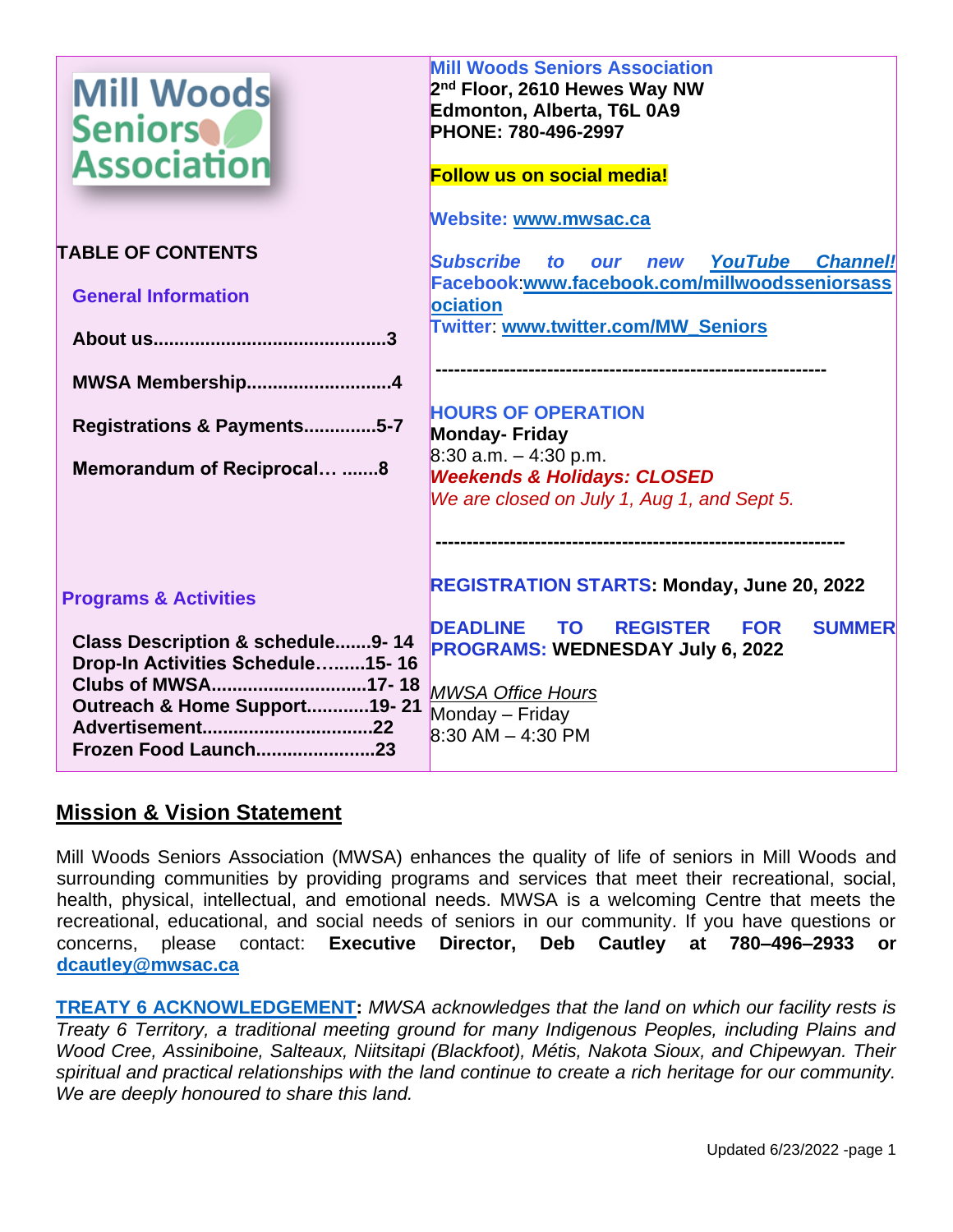# **MWSA Staff Directory**

| <b>Position</b>            | <b>Name</b>                                             | <b>Email</b>        | <b>Contact</b> |
|----------------------------|---------------------------------------------------------|---------------------|----------------|
| <b>General Inquiries</b>   | <b>Front Desk</b><br>Volunteers                         | N/A                 | 780-496-2997   |
| <b>Executive Director</b>  | Deb Cautley                                             | dcautley@mwsac.ca   | 780-496-2933   |
| Bookkeeper/Office<br>Admin | <b>Michele Vriens</b>                                   | mvriens@mwsac.ca    | 780-508-9260   |
| Membership/ Volunteer      | <b>Brandy Devine</b>                                    | bdevine@mwsac.ca    | 780-508-9359   |
| Programs                   | Shalini Waryah<br>(on holidays until<br>August 9, 2022) | swaryah@mwsac.ca    | 780-508-9252   |
| Café Chef                  | <b>Daniel Diaz Mora</b>                                 | chef@mwsac.ca       | 780-508-9251   |
| Café Pre-orders            | <b>Volunteers/Staff</b>                                 | N/A                 | 780-944-5926   |
| Communications             | <b>Karen Lee</b>                                        | klee@mwsac.ca       | 780-717-3038   |
| Outreach                   | Shambhu Chowdhury                                       | schowdhury@mwsac.ca | 780-720-6213   |
| <b>Home Supports</b>       | Jenny Faryna                                            | faryna@mwsac.ca     | 587-594-7884   |

# **WELCOME TO THE MILL WOODS SENIORS' ASSOCIATION**

The Mill Woods Seniors Association (MWSA) enhances the independence of seniors (55 years and over), by providing a range of programs and services to meet their recreational and social needs. Aging well is about enjoying new experiences and learning new things. At MWSA, seniors are encouraged to continue learning, adapting, and contributing to society. We hope to inspire our members to live a meaningful and passionate life, with our variety of programs/ services. We offer volunteer opportunities to those who are looking to give back to their community.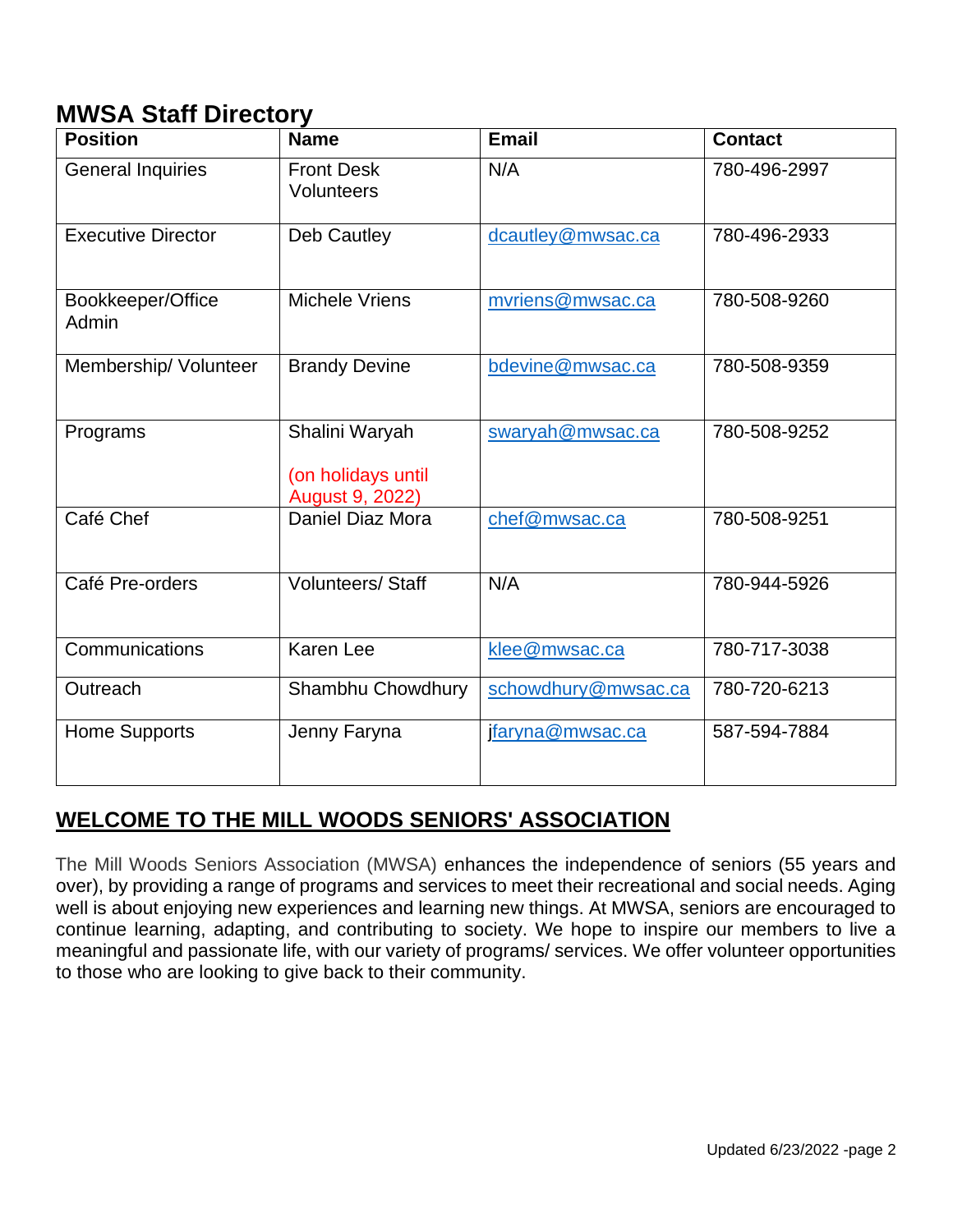# **Mill Woods Seniors Membership Requirements & Benefits \*\*\*Note: Membership fees are not refundable, nor transferable. Regular (55+) Associate (45-55+) Reciprocal Annual Membership Fee**  $$30.00$   $$30.00$   $N/A$ Non-Refundable/ Non-Transferable Non-Refundable/ Non-Transferable **Email Updates** Yes Yes Yes Yes Yes **Vote at AGM!** Nes No No No No No No No **Clubs allowed!** Yes Yes Yes No **In-person & Virtual Classes** Registration required **DROP- IN Punch Card**  Jammers, Pickleball, Badminton, Fun Floor Curling, Cribbage, Table Tennis, Presentations, and Workshops **Benefits Discounts on Annual passes to City Recreational facilities. Reciprocal**  Reciprocal membership will only be honoured for instructor-led classes (no Clubs). (Subject to Change) **\*\*Important\*\*** Participants are not considered registered until full payment has been received for the session and we have sufficient participants to run the class. **2021-2022 ANNUAL PROGRAM SCHEDULE Session Length/Weeks Registration week Session Dates**

| <b>Session</b>   |                         | <b>Length/Weeks</b> | <b>Registration week</b> | <b>Session Dates</b>                         |
|------------------|-------------------------|---------------------|--------------------------|----------------------------------------------|
| 1.               | <b>Hybrid/In Person</b> | $12 \,$             | <u> Jan 4- 7</u>         | Uan 10 <sup>th</sup> - April 2 <sup>nd</sup> |
| h                | <b>Hybrid/In Person</b> | 12                  | April 4-8                | April $11^{th}$ July $2^{nd}$                |
| $\overline{3}$ . | <b>Hybrid/In Person</b> | 18                  | <b>July 4-8</b>          | July 11 <sup>th -</sup> Sep. 2 <sup>nd</sup> |
| 4.               | <b>Hybrid/In Person</b> | 14                  | Sep 6-9                  | Sep $12^{th}$ – Dec. 17 <sup>th</sup>        |

**All Registrations must be completed before the deadline ends**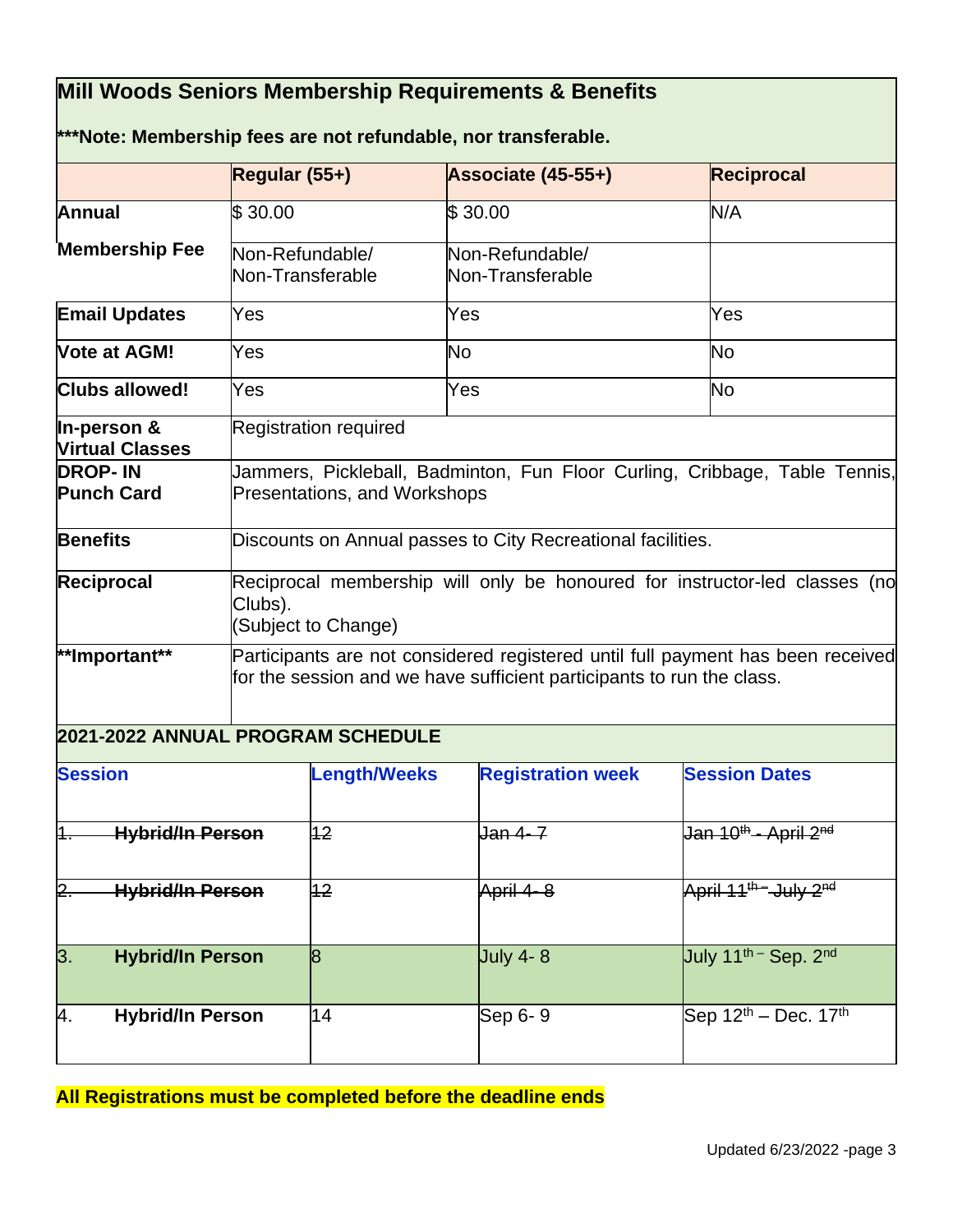**Important reminder for all program participants:** Please check-in at the Front Desk, and fob in before going to your class/activity. We suggest you arrive 10 minutes before the scheduled class time. It helps the centre to keep track in emergencies.

# **Early Bird Registration & Payments**

- **1. Please check if your membership is valid before you register for your classes.**
- **2. Register by JUNE 30, 4:30 PM and receive a discount on multiple classes (in-person or over the phone only).**
- 2 classes: \$10.00 discount
- 3 classes: \$20.00 discount
- 4 classes: \$30.00 discount
- 5 classes: \$40.00 discount
- 3. **Punch Cards for Drop-In Programs** are available for purchase at the Front Desk (Badminton, Pickle Ball, Table Tennis, Fun Floor Curling, Cribbage, Jammers, Presentations & Workshops).
	- **Cost for Drop-in Program Punch Card:** *MWSA Members, \$30.00 (10x\$3) Reciprocal Members/Non-members: \$50.00 (10x \$5)*
	- Drop- In classes punchcard: MWSA Members, **\$120.00** (10 x \$12); Reciprocal Members/Non-Members, **\$150.00** (10 x \$15)

#### **Online Registration**

Register for 2022 programs online at **[www.myactivecenter.com](http://www.myactivecenter.com/)**. MWSA Membership and membership fob (plastic card with barcode) is required to register online.

#### **Low Enrolment and Waitlist Policies**

- Participants will be notified if any class is cancelled due to low enrolment.
- If the program that you wish to register for is full, you can add your name to a waitlist
- We encourage early registrations so that we can adjust scheduling if necessary. If there is sufficient interest to run a second course (and depending on instructor or room availability), MWSA may schedule a second time slot or move the activity to a larger room to accommodate interest.

#### **Cancellations, Wallet/ Credits and Refunds**

- Classes will be cancelled if minimum registration numbers are not met.
- Participants will be notified if a class is cancelled by MWSA; fees collected at the time of registration are refundable or credit applied to the wallet (credit on file).
- **No refunds or credits** will be given to participants if they withdraw from a program of their own volition or for missed classes, presentations/ activities. Refunds will only be provided if MWSA cancels the program.
- Please call us if you have a refund credit. Have your receipt ready.
- Program dates, times, instructors, and fees are subject to change.
- Drop-in programs and club dates may be cancelled for educational programming, facility maintenance, special events, emergencies, and bookings.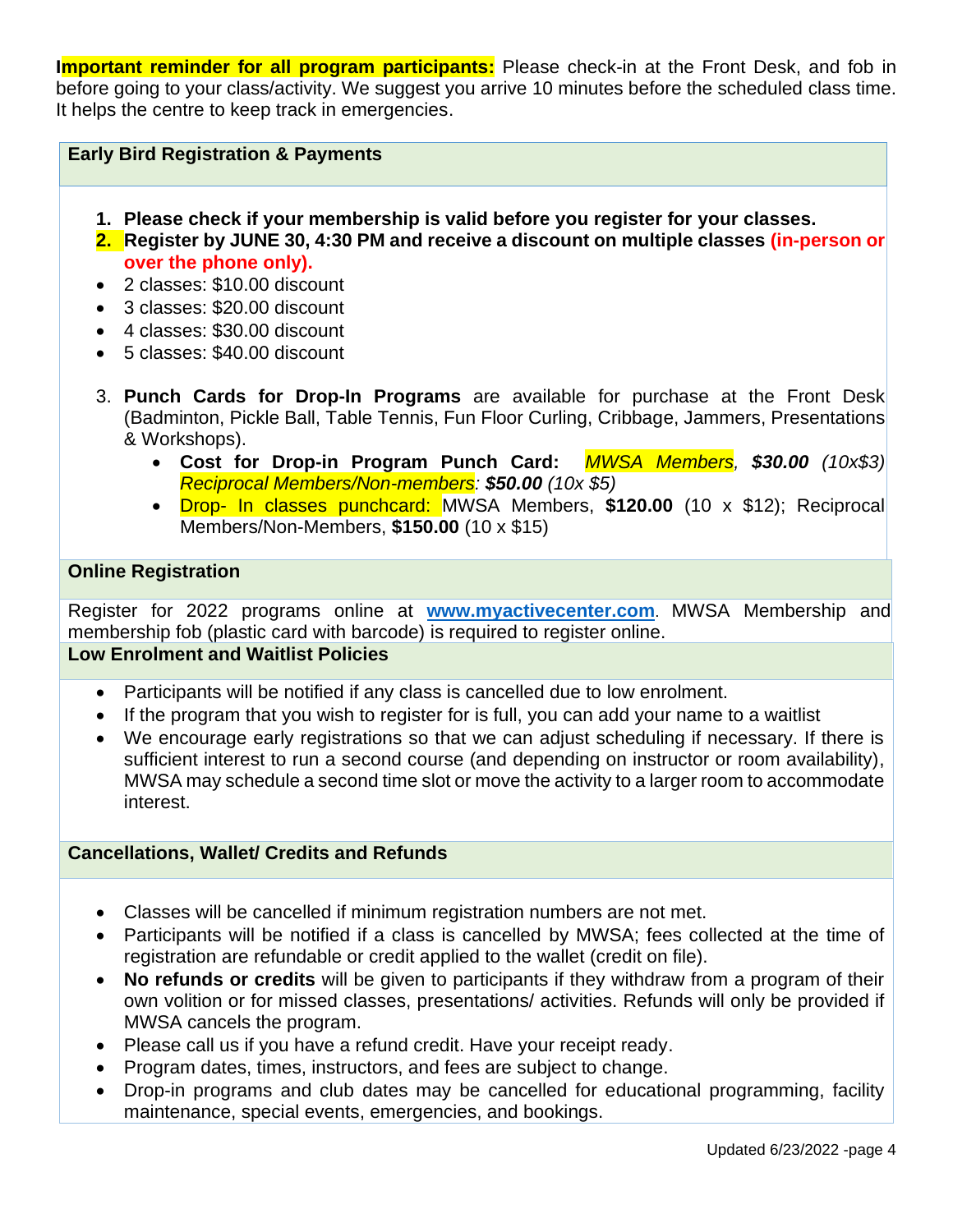#### **Liability and Disclaimers**

- MWSA will not be held responsible should you decide to come to the Centre to participate in our programs and get sick with COVID-19. We ask that you stay home if you are experiencing any COVID-19 symptoms or feeling sick.
- MWSA is not responsible for any physical injuries that may occur during any of its programs or at the Centre.
- All participants are required to sign a **Waiver to release MWSA from any liability** when registering for any program.
- Opinions expressed by guest speakers do not necessarily reflect the views of MWSA staff, volunteers, or the Board of Directors.

#### **Clubs vs. Classes**

- **Clubs** are created for fun and socializing, with assigned leads for working on projects. MWSA members who join the club will need to register once a year. **MWSA membership is required** for reciprocal members to join our clubs or any free activities.
- **Classes** are instructor-led and participants need to register and pay before the session starts. Our instructors are skilled and qualified to help the participants achieve their desired goals. *Reciprocal members can enjoy the members rates with membership at other participating senior centers.*

#### **Memorandum of Understanding Reciprocal Program Registrations**

Mill Woods Seniors Association is a participating center of the Edmonton Seniors Coordinating Council's Reciprocal Program Registration Agreement. Seniors can access a variety of courses from Edmonton's seniors' centers with one membership.

#### **What you need to know about Reciprocal Program Registration:**

- Reciprocal registration applies to **instructional courses only**. However, some centers will accept reciprocal registration for social events, non-instructional programming, and clubs. Check with the center you want to register with.
- You must show a valid membership card from one of the participating centers to register.
- Participating centers have different registration procedures, so contact the center to find out what you need to know to register.
- If you have a membership at the other center, you will still fill in the Membership form at Front Desk (do not pay), will receive your Membership Card which has Reciprocal Membership details with Key Fob, for our database (to attend the classes here).

**Eligible:** To attend instructor-led Classes or use of Café (meals/coffee).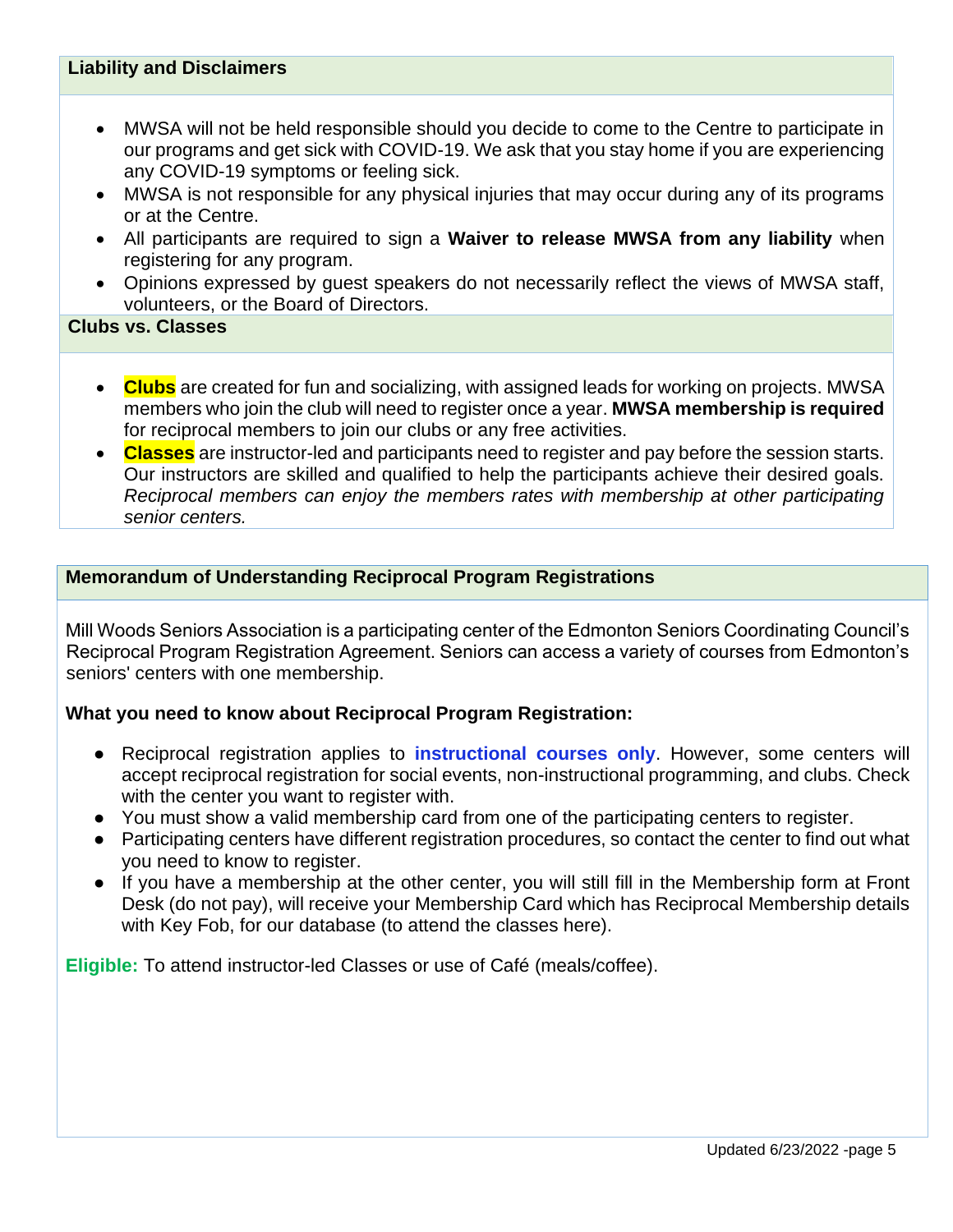| <b>Participating Senior Centres</b> |                                                                                  |                           |  |  |
|-------------------------------------|----------------------------------------------------------------------------------|---------------------------|--|--|
| <b>Center Name</b>                  | <b>Agreement of Participation</b>                                                | <b>Contact</b>            |  |  |
| <b>Central Lions Seniors</b>        | Participating at Token Fee \$5.00                                                | 780-970-8825              |  |  |
| Edmonton Indigenous Seniors         |                                                                                  | 587-525-8970<br>Ext#2     |  |  |
| <b>Edmonton Seniors Centre</b>      | Still Honoring                                                                   | 780-425-8625<br>Ext. 2003 |  |  |
| Jewish Senior Citizens' Centre      | Still Honoring                                                                   | 780-488-4841              |  |  |
| North Edmonton Seniors              | Still Honoring *(exception - Fitness Centre)                                     | 780-496-4915/4927         |  |  |
| Northwest Edmonton Seniors          | <b>Still Honoring</b>                                                            | 780-451-1925              |  |  |
| Sage Seniors Association            | Still Honoring                                                                   | 780-701-9016              |  |  |
| Southeast Edmonton Seniors          | <b>Not Participating in Agreement</b>                                            | 780-468-1985<br>Ext.228   |  |  |
| Southwest Edmonton Seniors          | Still Honoring                                                                   | 587-987-3200              |  |  |
| Strathcona place 55+ Centre         | Still Honoring                                                                   | 780-433-5807              |  |  |
| <b>West end Seniors Activity</b>    | Still Honoring                                                                   | 780-483-1209              |  |  |
| Updated June 1, 2021,               | ESCC staff support: Rosalie Gelderman, rosalie @seniorscouncil.net, 587 985 3091 |                           |  |  |

**Options to Register for classes**: If you are not able to attend the complete session and are looking to register for selective dates, then pay in advance with the specific dates decided on the registration form and save \$ 2.00, instead of paying a \$12.00 drop-in fee**.**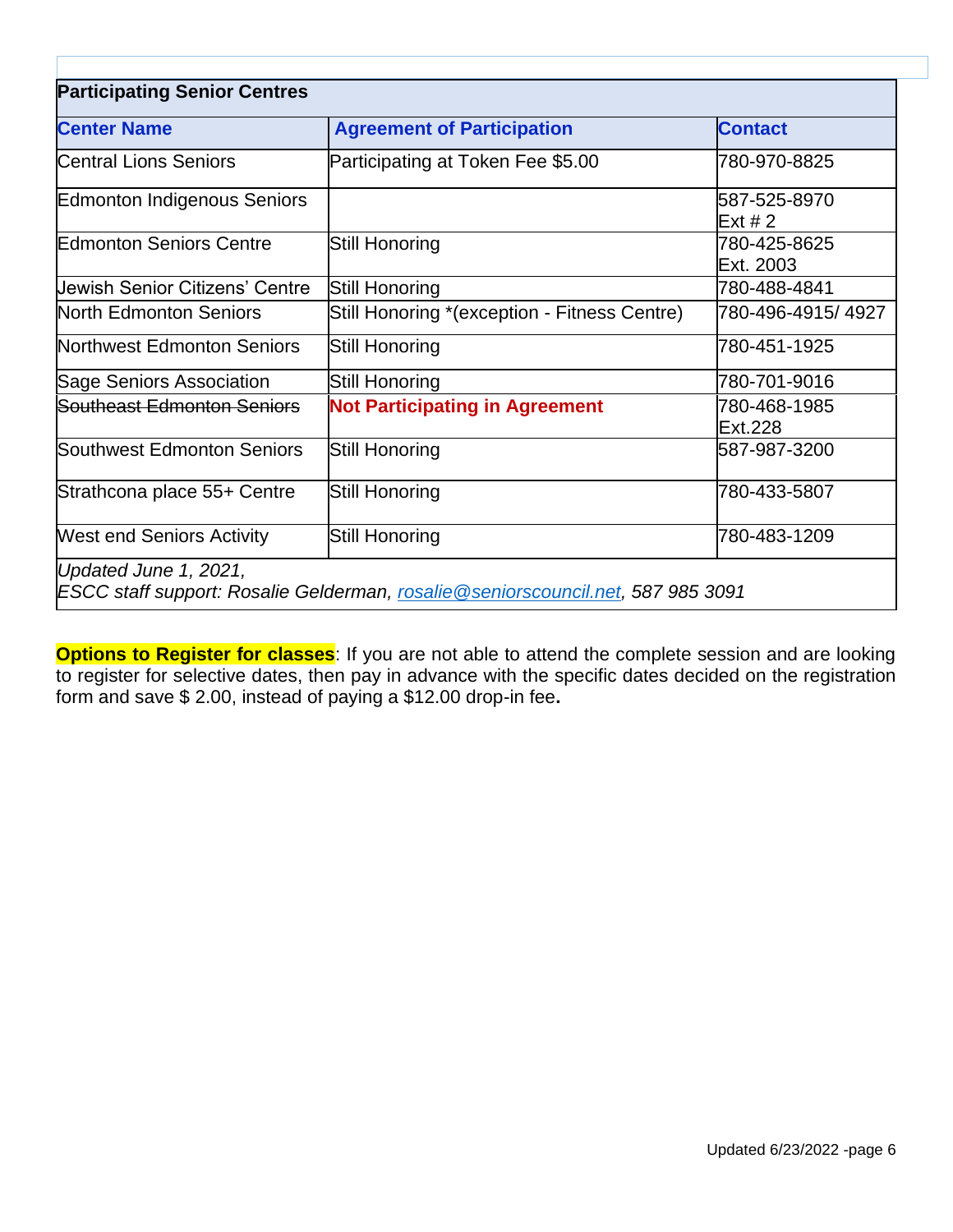# **ACRYLIC PAINTING FOR ALL LEVELS**

Acrylics are **fast drying paints** that can be used straight from a tube, like oil paints, or can be thinned with water, like watercolours. They are extremely versatile and vibrant, offering the artist a wide range of textures, colors, and consistencies. "This Acrylic class is for all, black gesso techniques." **This is a fragrance-free class. Ask for a supply list at the time of registration at the Front Desk.**

- **Instructor:** Willie Wong. **In-person only**
- **7 Week:** Tues, 1:00 PM- 3:00 PM I **July 12, 26, August 2, 9, 16, 23 & 30**
- **Cost for 7 weeks: \$84** MWSA members; **\$100** Non-Members
- **Drop-in Fee: \$15**/class members; **\$20** Non-Members

# **BEGINNER LINE DANCING**

This dance class is for beginners. It is a low impact, great exercise, and fun for all ages. Most of the music that will be played is country. No previous dance experience required, just a fun attitude. Footwear with a leather or similar type sole (with no grips) preferred. A clean pair of runners would also be appropriate.

- **Instructor: Tracy Walters. In-person Only**
- **8 Week:** Wed., **1:15- 2:15 PM I July 13, 20, 27, Aug. 3, 10, 17, 24, 31**
- **Cost: \$80** MWSA members; **\$100** non-members
- **Drop-in Fee: \$12**/class members; **\$15** non-members

# **BARRE CARDIO**

75 Minutes and fun! Cardio Chaos Barre Fusion- 30 Minutes cardio ranging from steady state hi-low, HITT type, cardio kickbox sweat and 45 minutes Barre. Barre is a whole-body ballet inspired workout focusing on dynamic stretching, posture, and strengthening small muscles especially back and core, working small range of motion and the best part you need not be a ballerina to join. Please sanitize the equipment after use & store it in the Gym.

- **Instructor:** Deb Ravbar. **In- person Only**
- **8 Week:** Thursday, **9:45-11:00 AM** I **July 14, 21, 28, Aug. 4, 11, 18, 25, Sept 1**
- **Cost: \$100** Members; **\$120** non-members
- **Drop-in Fee: \$15/**class; *\$20 Non-Members*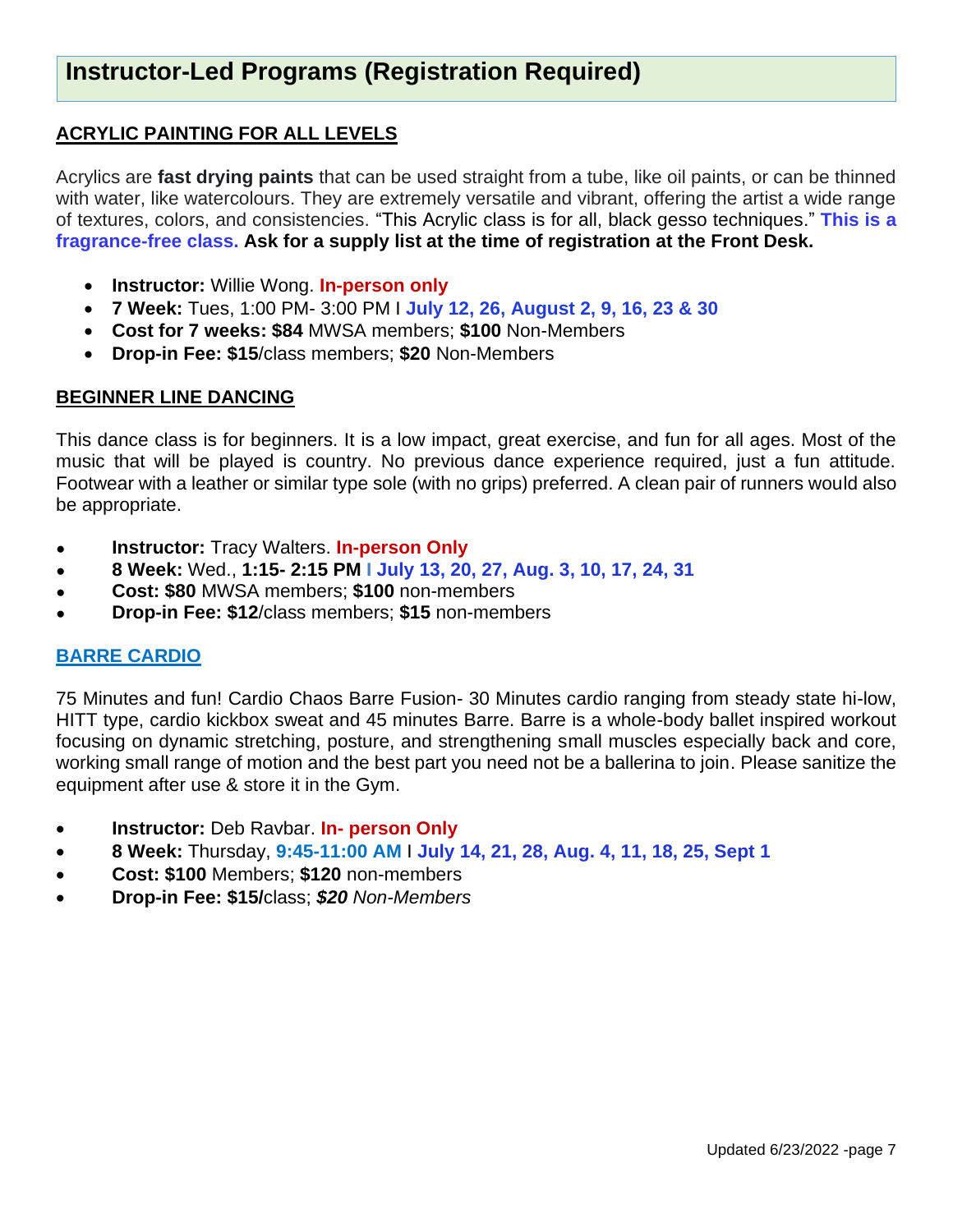# **BARRE, STRENGTH & STRETCH:**

Barre classes combine breath, alignment and gentle movements derived from ballet, Pilates, and yoga. Barre conditioning helps create long, lean muscles, toned thighs, stronger abdominals, and increased flexibility, as well as improved posture. This course is designed for a low intensity exercise class working on strength with various equipment and a nice long core and stretch at the end for restoration and relaxation. Please sanitize the equipment after use. (Away during the week June 11- 18).

- **Instructor:** Deb Proc. **In-person only**
- **8 Week:** Wednesday, 10:45-11:45 AM I **July 13, 20, 27, Aug. 3, 10, 17, 24, 31.**
- **Cost: \$80** Members; **\$100** non-members
- **Drop-in Fee: \$12**/class members; **\$15/**class non-members

# **CHAIR YOGA**

Experience all the benefits of yoga (increase flexibility, build muscle strength, increase energy levels, and improve circulation) from a seated position. This class is perfect for participants looking for a gentle introduction to yoga, and those with mobility or chronic conditions. All exercises are performed from a chair. No mat work is required. All levels are welcome. No previous yoga experience is required.

- **Instructor:** Anne Palaschuk. **In-person only**
- **8 Weeks:** Fridays, 11:00- 12:00 PM I **July 15, 22, 29, Aug 5, 12, 19, 26, Sep 2.**
- **Cost: \$80** Members; **\$100** Non-members
- **Drop-in Fee: \$12**/class members; **\$15** non-members

# **CIRCUIT TRAINING**

This is a class for all levels of fitness, including those looking for a more active class. This is a fastpaced 60-minute class that keeps you on your toes. Circuit training format involves rotating through various stations that target your lower and upper body strength, core and cardiovascular fitness using body weight and various equipment. Challenge yourself to keep going through the allotted time at each station. Discover how quickly your strength and endurance improve each week. Modifications for every fitness level will be provided.

- **Instructor:** Deb Ravbar. **In-person Only**
- **8 Weeks:** Tues, 11:45- 12:45 PM I **July 12, 19, 26, Aug 2, 9, 16, 23, 30.**
- **Cost: \$ 80** Members; **\$100** Non-members
- **Drop-in Fee:** \$12/class members; **\$15** non-members

#### **INTERMEDIATE LINE DANCING**

For those who have taken a beginner line dance class and want more of a challenge. We will include dances from the beginner class and some dances for those who want to improve their line dance skills. Shoes with leather soles are recommended.

- **Instructor: Tracy Walters. In- Person Only**
- **8 Week:** Wed., **12:00- 1:00 PM I July 13, 20, 27, Aug. 3, 10, 17, 24, 31**
- **Cost: \$80** Members; **\$100** Non-members
- **Drop-in Fee: \$12**/class members; **\$15** non-members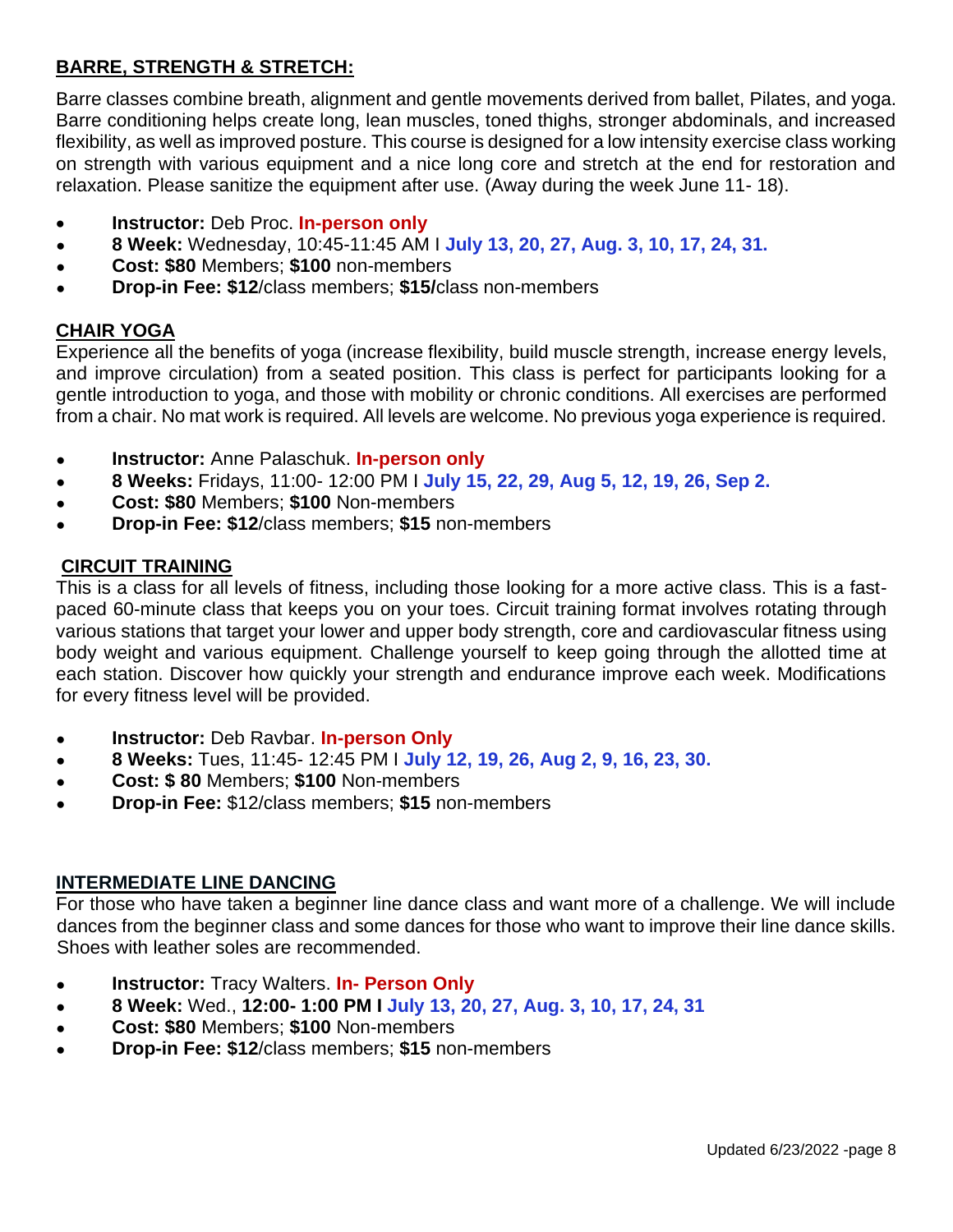# **INTERVAL TRAINING**

Interval training is a great way to give it a try. It involves alternating between short periods of cardio, strength and balance exercises and rest periods. It is a class that can be enjoyed at all fitness levels and a great way to effectively burn calories. The class will end with a nice long stretch to help improve flexibility and reduce stress. (Away during the week June 11- 18).

- **Instructor:** Deb Proc. **In- person Only**
- **8 Week:** Thursday, 12:30-1:30 PM I **July 14, 21, 28, Aug. 4, 11, 18, 25, Sep 1**
- **Cost: \$80** Members; **\$100** Non-members
- **Drop-in Fee: \$12**/class members; **\$15** non-members

#### **KEEP FIT-ACTIVE**

Keep Fit Active is for active older adults who are looking for a challenge that is fun and burns big calories. The class consists of a warm-up and a vigorous low-impact half hour of cardio. We also use weights to increase strength and a variety of movement patterns and exercises to improve posture and balance. Participants are required to do exercises and stretches on the floor to increase core strength and flexibility.

• **Instructor:** Esther Sipos (Friday) **Hybrid**

#### Deb Proc (Wednesday) **In- Person Only**

- **8 Weeks: Wed,** 12:00-1:00 PM | **July 13, 20, 27, Aug. 3, 10, 17, 24, 31**
- **8 Weeks: Fridays,** 12:00- 1:00 PM | **July 15, 22, 29, Aug 5, 12, 19, 26, Sept. 2**
- **Cost for each 8-week session (When registering, be sure to state the day of the week):**
	- **Cost: \$ 80** Members; **\$100** Non-members
	- **Drop-in Fee:** \$12/class members; **\$15** non-members

#### **NIA CLASS**

Nia is a fusion fitness program that combines dance, martial arts, and mindfulness practices to condition your whole body, clear your mind, and make you feel good. Movement options are given for 3 intensity levels during each class, making Nia® suitable for all ages and fitness levels. Typically done barefoot, please feel free to wear thin-soled indoor footwear if needed. A yoga mat is also optional for floor play and cool-down. Wear comfortable clothes that are easy to move in (and make you feel good).

- **Instructor:** Kirsten Bartel. **In-person only.**
- **8 Weeks:** Tuesdays, 10:00- 11:00 AM | **July 12, 19, 26, Aug 2, 9, 16, 23, 30**
- **Cost: \$ 80** Members; **\$100** Non-members
- **Drop-in Fee: \$12**/class members; **\$15** non-members

#### **SIT AND BE FIT**

A gentle 75-minute fitness class for participants with mobility and/or chronic issues. All exercises are performed from a chair. Learn different adaptive exercises with light weights and exercise bands to build strength, stamina, and flexibility, an additional 15 min to the class for the stretching.

- **Instructor:** Natalia Bandola. **In- Person Only**
- **8 Weeks:** Fridays, 10:30-11:45 AM | **July 15, 22, 29, Aug 5, 12, 19, 26, Sept 2**
- **Cost: \$100** Members; **\$120** Non-members
- **Drop-in Fee: \$15**/Class members; **\$20**/class non-members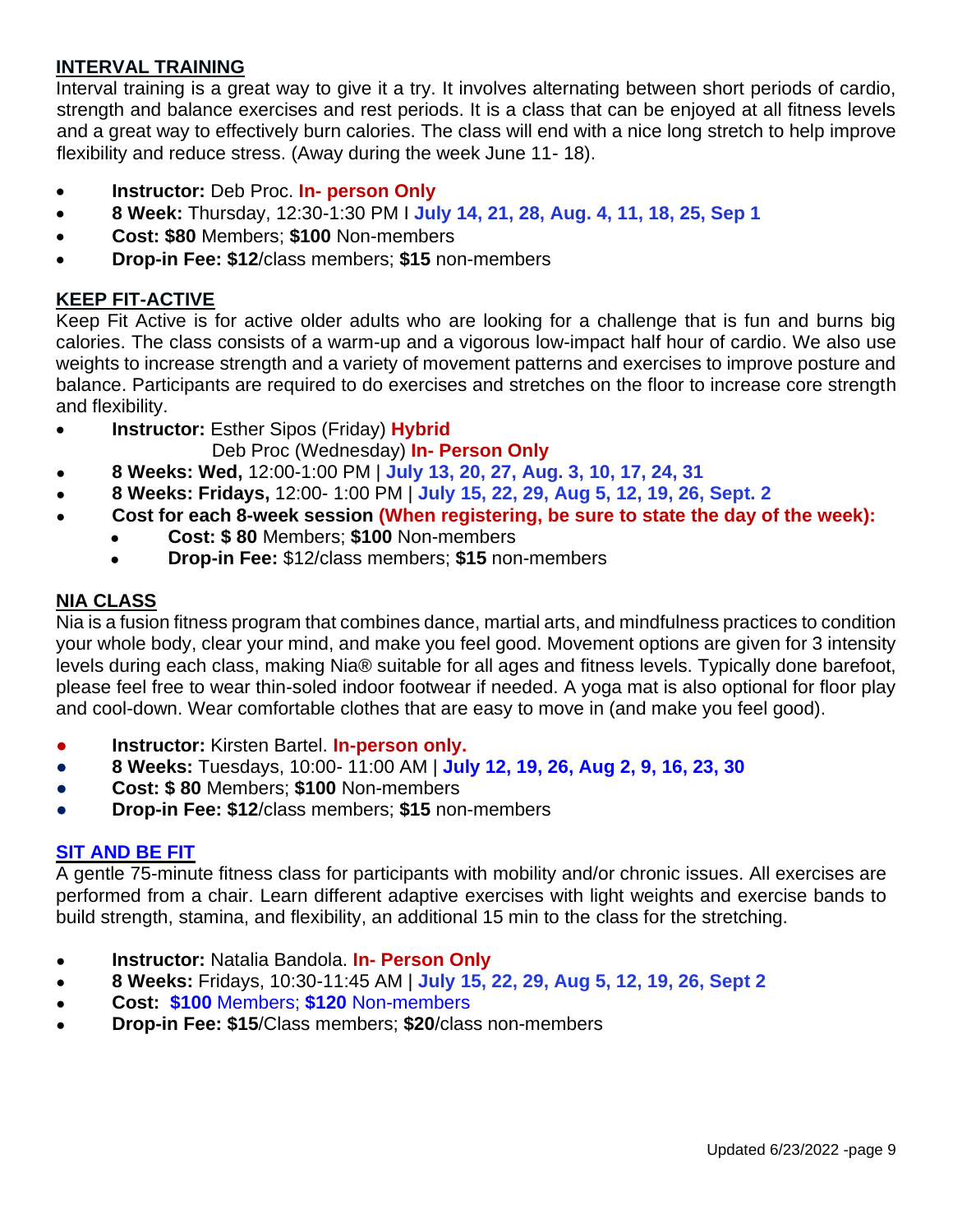# **STRETCH & TONE YOGA**

Tone your body while increasing flexibility, balance, endurance, and well-being. This class will encompass active yoga poses, breath awareness and restorative elements. Enjoy the energizing and peaceful effects of yoga. Taught by a certified Iyengar yoga instructor. Please bring a yoga mat.

- **Instructor:** Anne Palaschuk. **Hybrid**
- **8 Weeks:** Tues, 11:00-12:00 PM I **July 12, 19, 26, Aug 2, 9, 16, 23, 30**
- **Cost: \$80** Members; **\$100** non-members
- **Drop-in Fee: \$12**/class members; **\$15** non-members

# **STRONG BODY HEALTHY CORE**

This class is designed for anybody who wants to improve their overall health and fitness level by focusing on core exercises to train the muscles of pelvis, lower back, hips, and abdomen to work in harmony. This will lead to better balance, posture, and stability, whether on the playing field or in daily activities. During the class, participants will use weights, elastic bands, bender balls and their own body weight. The class is chair friendly.

- **Instructor:** Natalia Bandola. **In-Person Only**
- **7 Weeks:** Mondays, 1:30- 2:30 PM | **July 11, 18, 25, Aug 8, 15, 22, 29**
- **Cost: \$ 70** Members; **\$85** non-members
- **Drop-in Fee: \$12**/class members; **\$15**/class non-members

# **STRONG & STABLE**

A low impact fitness class for those with chronic conditions or mobility issues. Keeping active and improving your fitness level is more important when you have a chronic condition. In this one-hour class, you will learn safe and effective movements to work on your flexibility and balance, strength, and endurance. Class format consists of 20 - 25 minutes strength training, 15 - 20 minutes cardio and 10 -15 minutes stretch and balance with a proper warm up and cool down.

- **Instructor:** Natalia Bandola. **In- Person Only.**
- **7 Weeks:** Mondays,12:15- 1:15 PM | **July 11, 18, 25, Aug 8, 15, 22, 29**
- **Cost: \$ 70** Members; **\$85** non-members
- **Drop-in Fee: \$12**/class members; **\$15**/class non-members

# **TABATA**

Tabata is an interval exercise class for the active participant. Participants work for 20 seconds and rest for 10 and this pattern is repeated for 8 rounds (4-minute cycles) and then the exercise changes and a new 4-minute cycle begins. Tabata benefits an individual's cardiovascular fitness level as well as improving the body's metabolism. Exercises vary from cardio, strength, and core.

● **Instructor:** Esther Sipos **(Mon**. **Hybrid**); *Deb Ravbar* (**Wed. Hybrid**); Deb Ravbar (**Thurs. in person**)

- **7 Weeks:** Mondays, 11:00- 12:00 PM I **July 11, 18, 25, Aug 8, 15, 22, 29**
- **8 Weeks: Wed**., 9:00- 10:00 AM I **July 13, 20, 27, Aug. 3, 10, 17, 24, 31**
- **8 Weeks**: **Thurs, 11:15-12:15 PM** I **July 14, 21, 28, Aug. 4, 11, 18, 25, Sept 1**
- **Cost for Monday: \$70** Members**; \$85** non-members
- **Cost for Wednesday: \$80** Members**; \$100** non-members
- **Cost for Thursday: \$80** Members**; \$100** non-members
- **Drop-in Fee: \$12**/class members; **\$15**/class non-members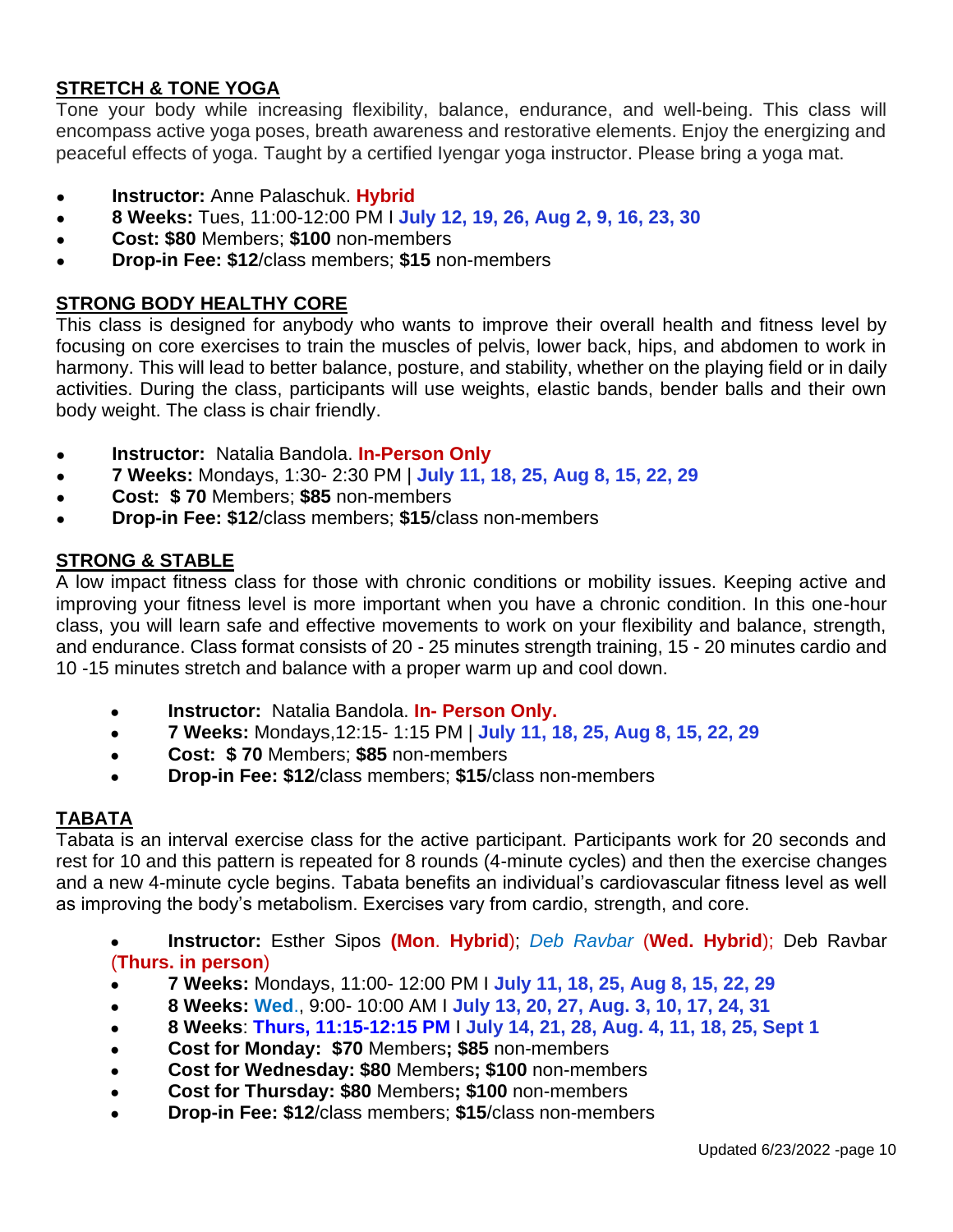# **TAI CHI 24: BEGINNERS**

It is a simplified form of Tai Chi and quite easy to learn and practice. These days it has become a popular trend, more people worldwide start to learn these 24 forms. Tai Chi is a form of martial art that can improve one's health, sense of balance, and overall well-being. Tai Chi involves a series of movements performed in a slow, focused manner accompanied by deep breathing. No previous experience necessary.

- **Instructor:** Ken Chui. **In- Person Only.**
- **8 Weeks:** Tuesday, 2:00- 3:00 PM I **July 12, 19, 26, Aug 2, 9, 16, 23, 30**
- **Cost: \$80** Members; **\$100** non-members
- **Drop-in Fee: \$12**/class; **\$15**/class non-members

# **WATERCOLOURS FOR ALL LEVELS.**

This course is designed for all levels, the easy-to-follow handouts make it fun and fast to get the sketches done. This is a 2-hour weekly class that will cover the basic info on the art supplies. We will cover from still life to landscape and everything in between. Note: Participants are responsible for cleaning the space they are using during the class. **Please ask for a supply list at the time of registration for Class. This is a fragrance-free class.**

- **Instructor: Willie Wong. In- Person Only.**
- **7 Weeks:** Thurs, 9:30-11:30 AM I **July 14, 28, August 4, 11, 18, 25, Sept 1**
- **Cost: \$84** Members; **\$100** non-members
- **Drop-in Fee: \$15/class members; \$20 non-members**

# **MWSA Ongoing Drop-In Activities**

**\*\*All drop-in activities are ongoing during registration week as well. \*\*Any changes in Times/ Days will be effective from the next week of announcement. \*\*Drop-In activities may be subject to cancellation due to Special Events. Please see the Monthly Calendar or emails for latest updates.**

**Did you know?** We have drop-in **Punch Cards** for all our drop- In programs available for purchase at the Front Desk. Pre-pay for 10 drop-in sessions of the sports of your choice: Fun floor curling, Badminton, Pickleball, Table Tennis & other drop- in activities or presentations.

#### **BADMINTON**

Playing badminton is a fun way to stay active. We have two courts at MWSA. All equipment will be provided. Please wear clean running shoes.

- *●* Mondays: 2:45- 4:30 PM
- *●* Wednesdays: 2:30- 4:30 PM.
- *●* Fridays: 1:30- 4:30 PM
- *●* **Drop In: \$3** Members/**\$5** Non-Members (Punch Cards Available)

#### **CRIBBAGE**

Cribbage, or crib, is a card game traditionally for two, three, or four players that involves playing and grouping cards in combinations which gain points.

- Program Lead Volunteer: TBD
- **●** Thursdays, 12:30- 2:30 PM
- **● Drop In: \$3** Members/ **\$5** Non-Members (Punch Cards Available).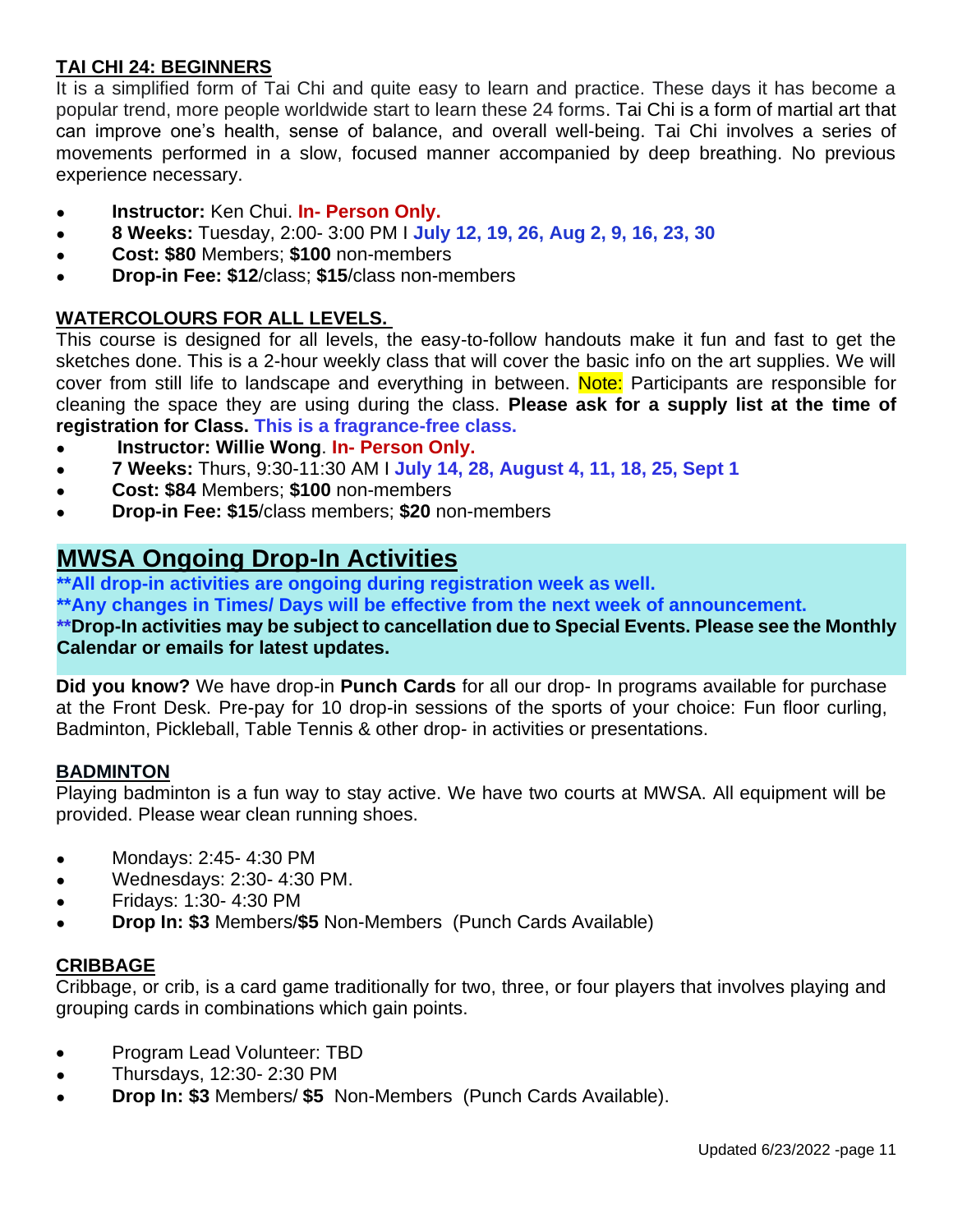# **FUN FLOOR CURLING**

Floor curling is similar to the game of ice curling–the main difference is that there is no sweeping. Floor curling rocks with wheels are pushed with wooden sticks. All levels of curlers are welcome to play the game in a fun, non-competitive environment. **A minimum of 8 curlers are needed to run this program: a max of 32 participants at one time.** 

- **● Times: Tuesdays, 2:30-4:30 PM**
- **Drop In: \$3 Members/ \$5 Non-Members (Punch Cards Available)**

#### **JAMMERS**

Bring your own instrument and jam with other musicians. All music styles and levels are welcome. Come for fun, music, and friendship. If you do not play an instrument, you are still welcome to come watch and/or sing. There is usually a dedicated musician or two to help lead the group.

- **Times:** Wednesdays & Fridays: 9:00 AM-12:00
- **Drop In**: **\$3** Members **/\$5** Non-Member (Punch Cards Available)

#### **PICKLEBALL**

Two indoor courts are available. Play with other pickleball players in a fun environment, an opportunity to learn and practice this popular sport in a friendly, non-competitive environment. **Players of all levels can be expected.** No Instructor. Learn to play with other players. Paddle and balls are provided, but players are welcome to bring their own. Please wear clean court shoes.

- **● Beginners**: Monday & Tuesday, 8:30- 10:30 AM
- **● Intermediate/Advanced:**
	- **o Tuesdays, 12:15-2:15 PM**
	- **o** Thursdays, 1:30- 4:30 PM
	- **o** Fridays, 8:30-10:30 AM

**Drop In**: **\$3** Members **/\$5** Non-Member (Punch Cards Available)

#### **TABLE TENNIS**

Table tennis, also known as ping-pong, is a sport in which two or four players hit a lightweight ball back and forth across a table using small rackets. The game takes place on a hard table divided by a net. Please bring a pair of clean court shoes to the room. All levels welcome.

- **● Mondays and Wednesdays**: 12:30- 2:30 PM
- **Drop In: \$3** Members/ \$5 Non-Members (Punch Cards Available)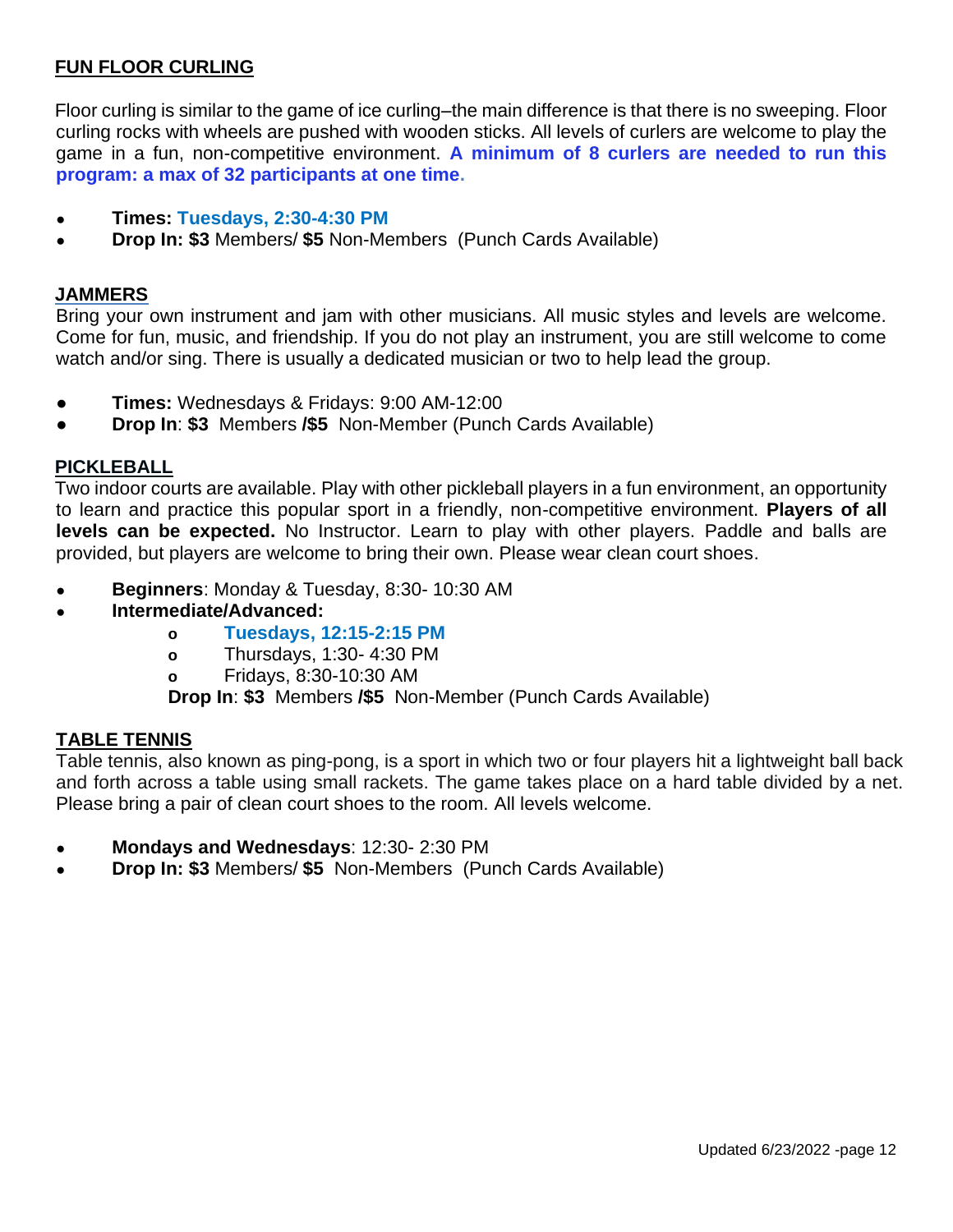# **MWSA CLUBS**

- MWSA Clubs are Free! (MWSA Membership Required)
- Please get your supplies pre-approved by the Program Coordinator with details. Any nonpre-approved receipts will not be accepted for reimbursement.
- Any items made for donations on behalf of the centre will be emailed to the staff with the quantity and other details to prepare the letter of donation.

If participants are working on their own project, they will need to pay a \$3.00 drop-in fee at the Front Desk. (Card making, Knitting, Sewing & Quilting Club).

- Clubs will set up & take down for themselves, back to the original setup.
- These activities are ongoing (no programming gaps)
- \*\*Club registration is mandatory, as we need to know participant numbers for room **capacity and to inform the participants about any changes in schedule.\*\***

# **CARD MAKING CLUB**

This is a fundraising club for MWSA. They make beautiful, handcrafted greeting cards for sale. Some supplies will be provided, but feel free to bring your own. Finished cards will be sold at the Front Desk.

- **Program Lead:** Shirley Manchak
- **Times:** Thursday, 9:00 AM-12:00 PM
- **Cost:** Free (MWSA members Only)

# **CAREGIVING CIRCLE**

Caregiving is a compassionate and challenging job. Come and meet with other caregivers for conversation, idea sharing, and emotional support. This program is caregivers to get together to share their experiences to support each other. Coffee is provided.

- **● Program Lead:** Terri Martineau
- **● Times**: Tuesdays, 10:00- 12:00 PM
- **● Cost:** Free (MWSA members Only)

#### **CONVERSATION CIRCLE** (Virtual)

This is a program for seniors (members and non-members welcome) to get together to discuss current events, reduce social isolation, and create fellowship in a friendly, and welcoming environment.

- **● Program Lead:** *Fred Sawka***: 587-328-1099, Email: [fred@sawka.com](mailto:fred@sawka.com) to Register**
- **● Times**: Wednesday, 1:30-3:30 PM
- **● Cost:** Free (MWSA members Only)

# **NEW! CRAFTING & SEWING CLUB**

This is a fundraising club for people who love to make crafts and sewing. Learn new crafting techniques and have fun doing projects together. Use donated material to make items for sale for MWSA. Limited sewing machines and materials are available. Items are made for donations and sold at MWSA marketplace or MWSA Annual Craft Sale. No formal instruction is provided; however, mentorship is available.

- **Program Lead: Terry Ferguson**
- **Times:** Wednesdays, 1:30-4:30 PM
- **Cost:** Free for MWSA members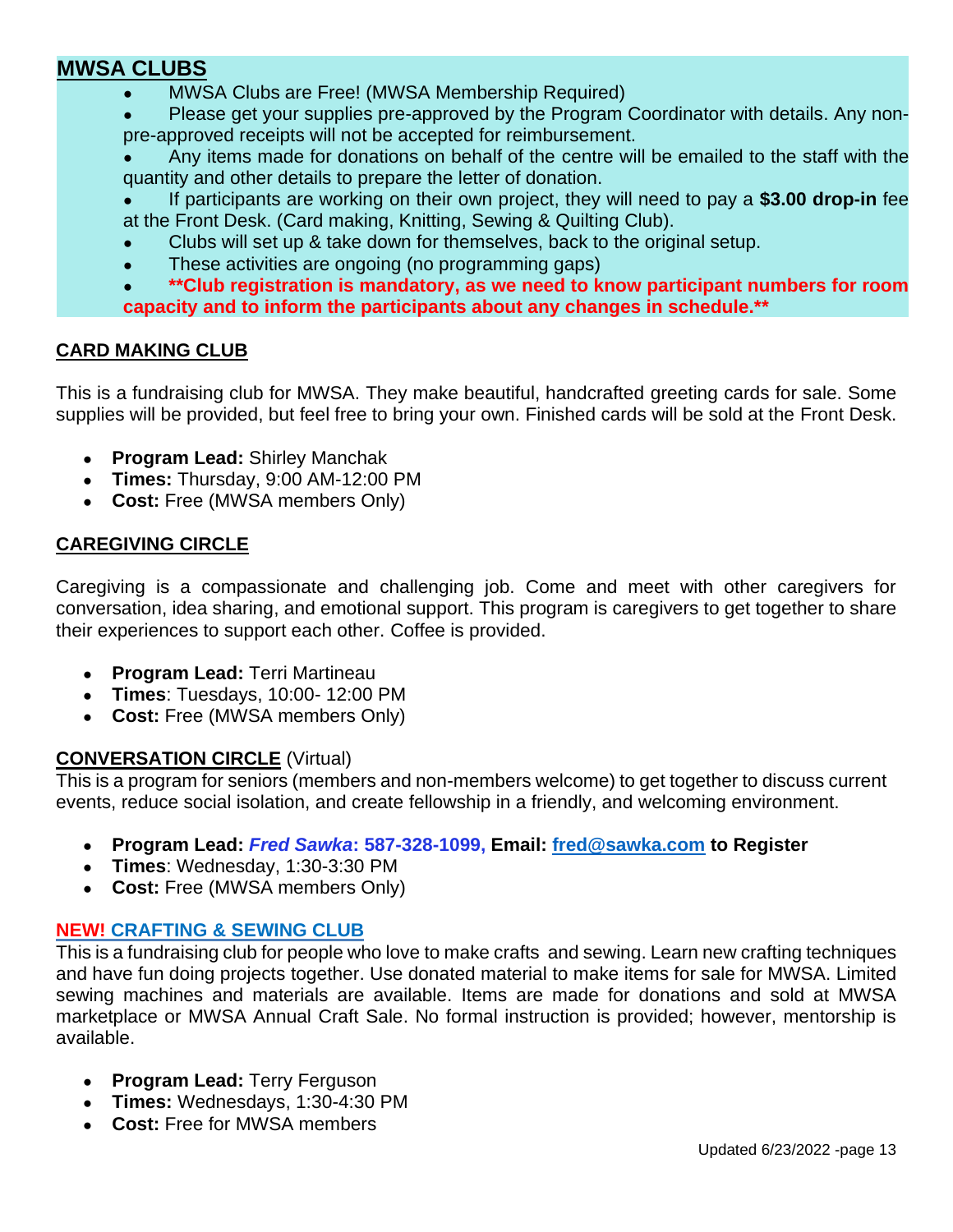# **FRIENDSHIP CIRCLE**

This is a group of members meeting once a week in café area. It is a program for new immigrants to Canada who help bring awareness towards adjusting in the new culture, language barrier, sharing their own motivational stories. Kindly use the language being understand by most people in the group: English or Hindi Only.

- **Program Lead: Sukhchain Gill**
- **Times:** Wednesdays, 2:30-4:30 PM
- **Cost:** Free for MWSA members

#### **KNITTING CLUB**

This is a fundraising club for MWSA and a social gathering with fellow knitters. Items are made for donations to local charities including: *The Ronald McDonald House; Basically Babies; various shelters for the homeless; and Edmonton Police Services* OR sold at MWSA marketplace or Craft Sale for fundraising. Donated yarn is available to make items for charities. No formal instruction is provided; however, mentorship is available.

- **Program Lead:** Stacey Beller
- **Times:** Tuesdays, 9:00 AM- 12:00 PM
- Cost: Free (MWSA members Only)

#### **MULTICULTURAL CLUB**

A support group for immigrant seniors. Members meet to provide support to each other, discuss current affairs and issues that affect their lives. Community Resource persons are brought in to provide information on programs of interest to immigrant seniors. Need special permission to invite Political members. Note: Room assigned can be changed at any time to accommodate other classes/ learning activities. Kindly use the language being understand by most people in the group: **English or Hindi Only**.

- **Program Lead:** TBD
- **Times:** Fridays, 1:00- 4:00 PM
- **Cost:** Free (MWSA members Only)

#### **QUILTING CLUB**

This is a fundraising club for people who love to quilt. Learn new crafting techniques and have fun doing projects together. Use donated material or bring your own and enjoy the company of others. Limited sewing machines and materials are available. Items are made for donations and sold at MWSA marketplace or MWSA Annual Craft Sale. All levels of quilters are welcome. No formal instruction is provided; however, mentorship is available.

- **Program Lead:** Trudy Papsdorf
- **Times:** Wednesdays, 9:00 AM- 12:00 PM
- Cost: Free (MWSA members Only)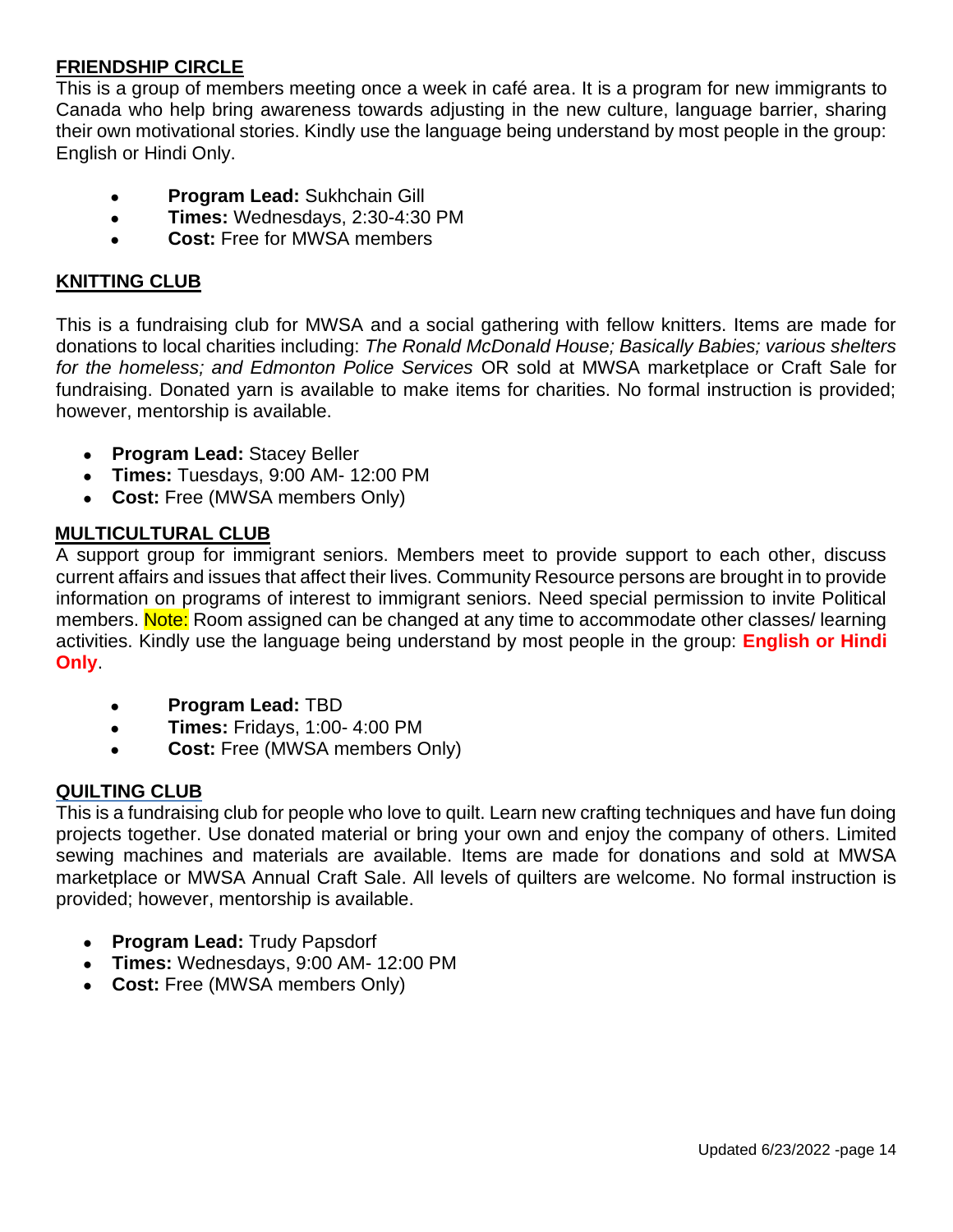

# **PROGRAMS In Collaboration with AHC**

This program reaches out to new immigrant communities to encourage their seniors & MWSA members to participate in programs that allow for their engagement in social life outside of their homes & helps them to resettle in Canada. Whether it is learning a new language or information, keeping your mind sharp and active is just as important to your overall health and wellness as we age. We also regularly host educational presentations and workshops.

**These services are Free for MWSA members only (No drop-in for these services)**

**Please register by calling** *Abida at AHC***: Cell: 780-235-2176 or 780-944-4687; or email: [abida.tahir@a4hc.ca](mailto:abida.tahir@a4hc.ca)**

#### **AHC SETTLEMENT SERVICES**

This program is for MWSA members & newcomers to Canada and the services includes PR card renewal, Citizenship, AB works, CIVIDA, Tax filing in tax season, info about community services, providing awareness through different group activities like driving for beginners, legal literacy & much more. These services will be provided through information & orientation (one-on-one sessions) or group activities based on the clients' needs.

- **Instructor:** AHC Facilitator
- **Times:** Fridays, 10:00 AM- 4:00 PM

# **DIGITAL LITERACY PROGRAM (COMPUTER CLASS)**

This program is for MWSA members & newcomers to Canada to improve their digital communication skills through cell phones, apps/ social media, learn to check emails, search browser. The goal of this class is to build connections with people in the community, while removing the communication barrier. For more information & registration, call **Abida Tahir** at 780-944-4687 or **Cell** # 780-235-2176.

- **Instructor: AHC Facilitator.**
- **Times: Mondays**: 11:30-1:30 PM & 2:00- 4:00 PM; **Fridays:** 2:00- 4:00 PM.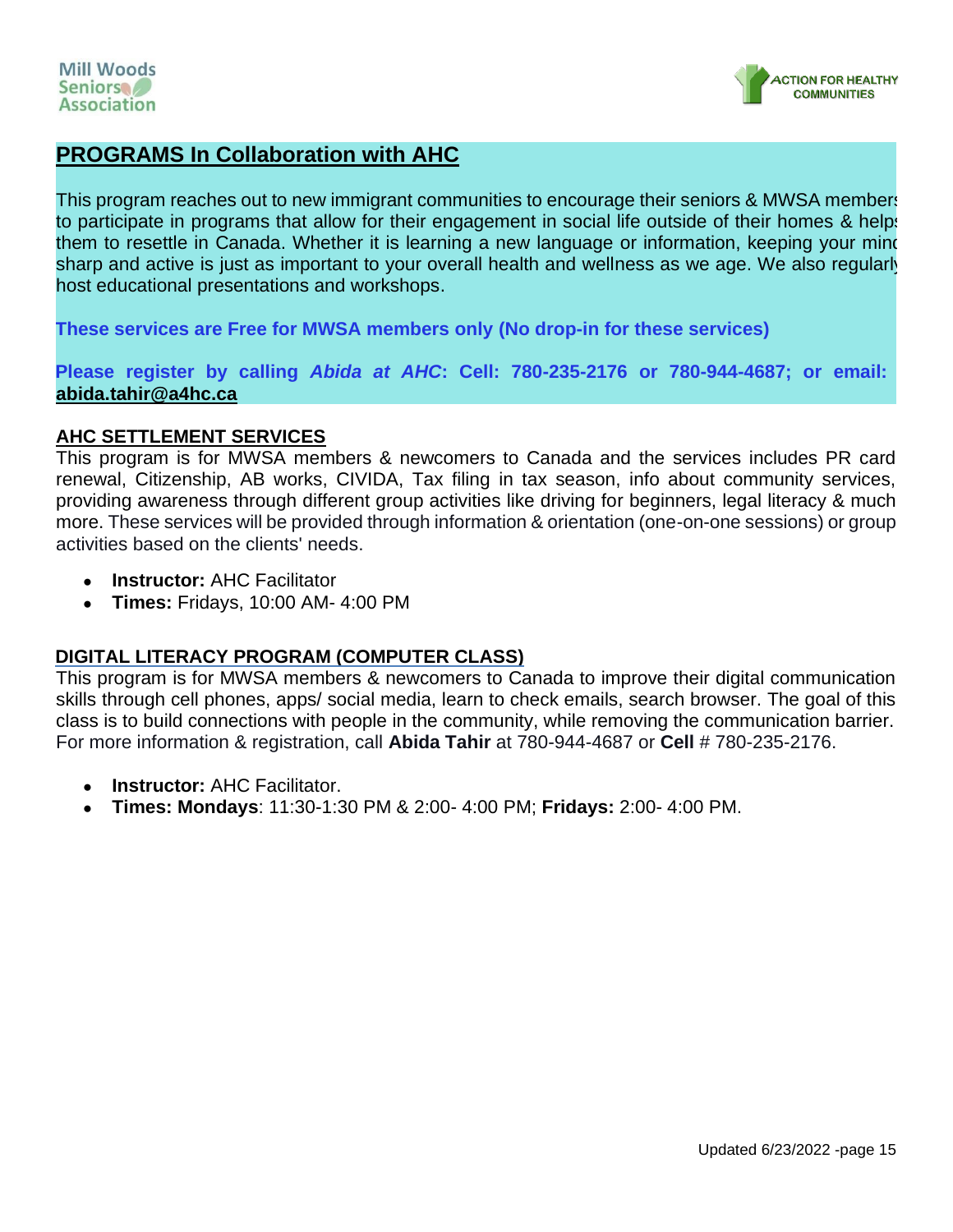# **MWSA ONGOING OUTREACH SUPPORT GROUPS**

#### Our Friendly Community Outreach Program

MWSA's Seniors Connect *Our Friendly Community Outreach Program* includes both in-center activities and services to seniors out in the community who may be living alone and need companionship, housing, medical help, home support or other things.

**To register for any of these programs, call Shambhu Chowdhury, 780-720-6213 or email: schowdhury@mwsac.ca**

# **KEEPING COMMUNITIES TOGETHER**

The goal is to improve your physical and mental health through various breathing exercises, stretches, and meditation. He will cover yoga postures, micro-exercises, pranayama's, and meditation exercises. No experience is necessary. All fitness levels are welcome.

- **Times:** Mon, Tues, Thurs & Fri, 2:00- 3:00 PM ; Ongoing Virtual Program (Outreach)
- Cost: Free

# **ONE ON ONE SUPPORT**

Addressing individual physical, mental health and other contingent issues. Book your timeslot.

- **Times:** Monday- Friday, 5:00- 6:00 PM; Ongoing Virtual Program (Outreach)
- Cost: Free

# **QUALITY CIRCLE**

This program is for seniors facing mental health, isolation, Ethnic and linguistic barriers. Physical and Mental Health support facilitated by practicing medical practitioner, Individual and Group counseling, discussion on Contemporary system affecting individuals and groups.

- **Times:** Mon, Tues, Thurs & Fri, 8:30- 10:00 PM; Ongoing Virtual Program (Outreach)
- Cost: Free

# **MWSA Home Supports Program**

 **Need more info or a referral? Please call us on 587-594-7884**

Could you or a senior you know in Edmonton use some help around the house? Our Home Supports Coordinator at the Mill Woods Seniors Association (MWSA) can refer you to screened, reliable service providers for free.

Services include:

- Snow shoveling, home maintenance such as painting, roofing, odd jobs.
- Yard maintenance such as grass cutting and tree care or removal.
- Housekeeping, Downsizing and/or moving, Dog walking.

#### **How the Program Works**:

- When seniors contact MWSA, they are given referrals to service providers.
- Seniors contact the service provider and discuss the work that needs to be done and the costs.
- The senior then selects a service provider that fits their needs.
- Seniors are not charged for the referral but pay the service provider for the work done.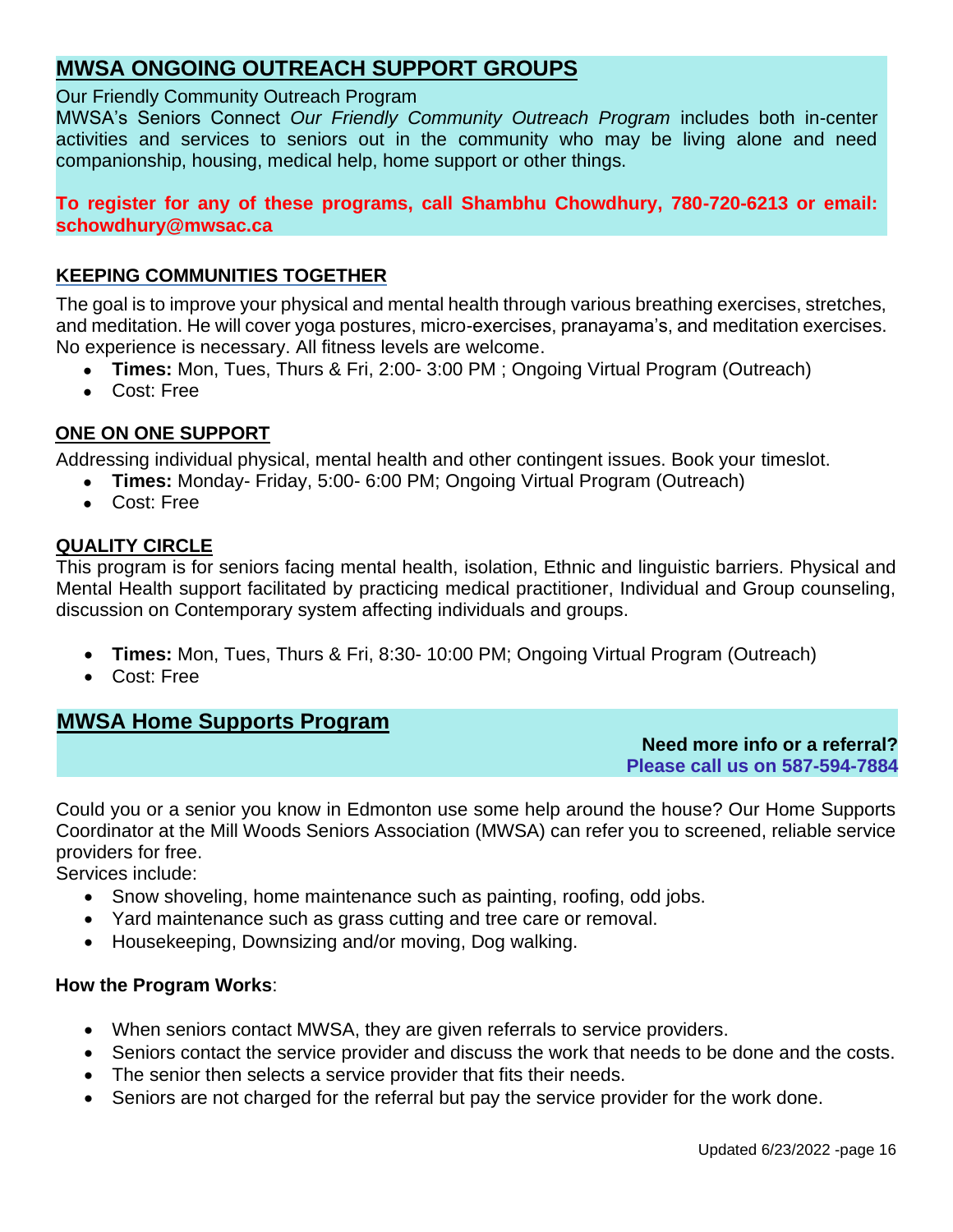#### **MONTHLY PRESENTATIONS**

Mill Woods Seniors Association offers a variety of educational sessions throughout the year on a variety of topics including health and wellness, aging well, current affairs, safety, financial planning, and general interest.

**Please see our monthly calendar for more details. Cost: Free**/ **\$3** members/ **\$5** non-members

#### **NUTRITION PROGRAM**

MWSA believes in providing seniors with the necessary tools and resources to live a happy and healthy lifestyle, including eating healthier. We are always developing innovative programs to meet the needs of our demographic.

- Daily hot and healthy meals at our **2 nd Floor Café** (Open Monday-Friday, 9 AM- 2:00 PM).
- Soups & regular breakfast Menu
- Homemade Cinnamon Buns
- Check out our **New Frozen Meal Program**.

#### **SPECIAL EVENTS**

In addition to our regular programming, MWSA Staff organizes many special events throughout the year, including dinners, Open House, cultural celebrations, including: Annual Christmas dinner, Lunar New Year, Mother's Day brunch, Diwali; Holi Festival, volunteer appreciation events, and more! Please see the monthly Special Events Calendar, email newsletters or website for more details.

#### **OUTINGS**

MWSA organizes regular outings to places of special interest and festivals in the city of Edmonton and surrounding area. Some past trips have included: *River Cree Casino*, *The Devonian Gardens, Jurassic Forest, The Ukrainian Cultural Heritage Centre, The Alberta Legislature, The Royal Alberta Museum, and Peaceful Valley*! Cost of outings varies. Please see the monthly Special Events Calendar for more details.

#### **VOLUNTEERS**

As a non-profit organization, volunteers are essential to the operation of the Mill Woods Seniors Association. We are always looking for volunteers for our programs, special events, Front Desk, Kitchen, and Administration. If you are interested in volunteering, please contact us at 780-496-2997, visit us in person to fill out an application form, or go online **www.mwsac.ca/volunteer**

#### **FUNDRAISING**

As a non-profit organization, we accept cash donations or gifts-in-kind from the community to help support our programs and services. If you are interested in supporting the Mill Woods Seniors Association, or would like more information about fund development opportunities, please contact us at 780-496-2933 or visit us online at **www.mwsac.ca/support-us**. Tax receipts can be issued